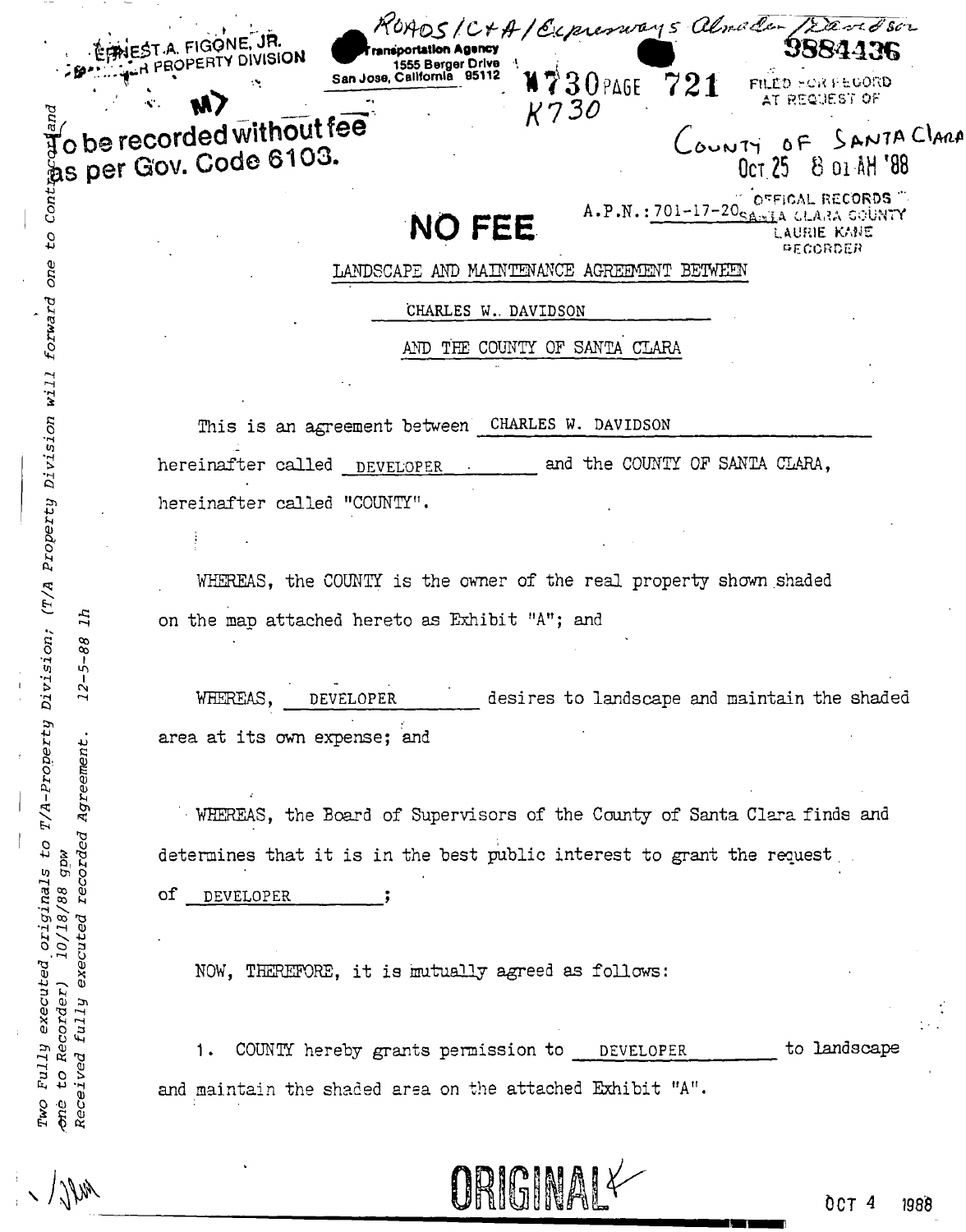## K  $730$  PAGE  $722$

**2 . DEVELOPE R shall assume th e defens e and agre e to save**  harmless and indemnify COUNTY, its officers and employees from any liability **for injury, death, loss, accident or damage to any persons or property arising out of the use of said shaded area for landscaping purposes.** 

 $\bullet$   $\bullet$ 

**3 . DEVELOPE R hereb y agrees a t its own expense to landscape and maintain the shaded area, that said landscaping shall be kept trim and shall not interfere with sigit clearance for traffic on adjacent roadways, and that said landscaping shall not, in the judgement of the Road Commissioner, become a public eyesore.** 

4. COUNTY reserves the right to rescind the permission granted herein upon the giving of a sixty (60) day written notice to **DEVELOPER** 

**5\* Any notices required to be sent under the terms of this agreement shall be addressed as follows:** 

> **To COUNTY: Property Division County of Santa Clara Transportation Agency 1555 Berger Drive, Roan 205 San Jose, CA 95112**

| To: DEVELOPER | CHARLES W. DAVIDSON              |  |  |  |
|---------------|----------------------------------|--|--|--|
|               | .255 W. JULIAN STREET, SUITE 200 |  |  |  |
|               | SAN JOSE, CA 95110-2406          |  |  |  |

 $\overline{2}$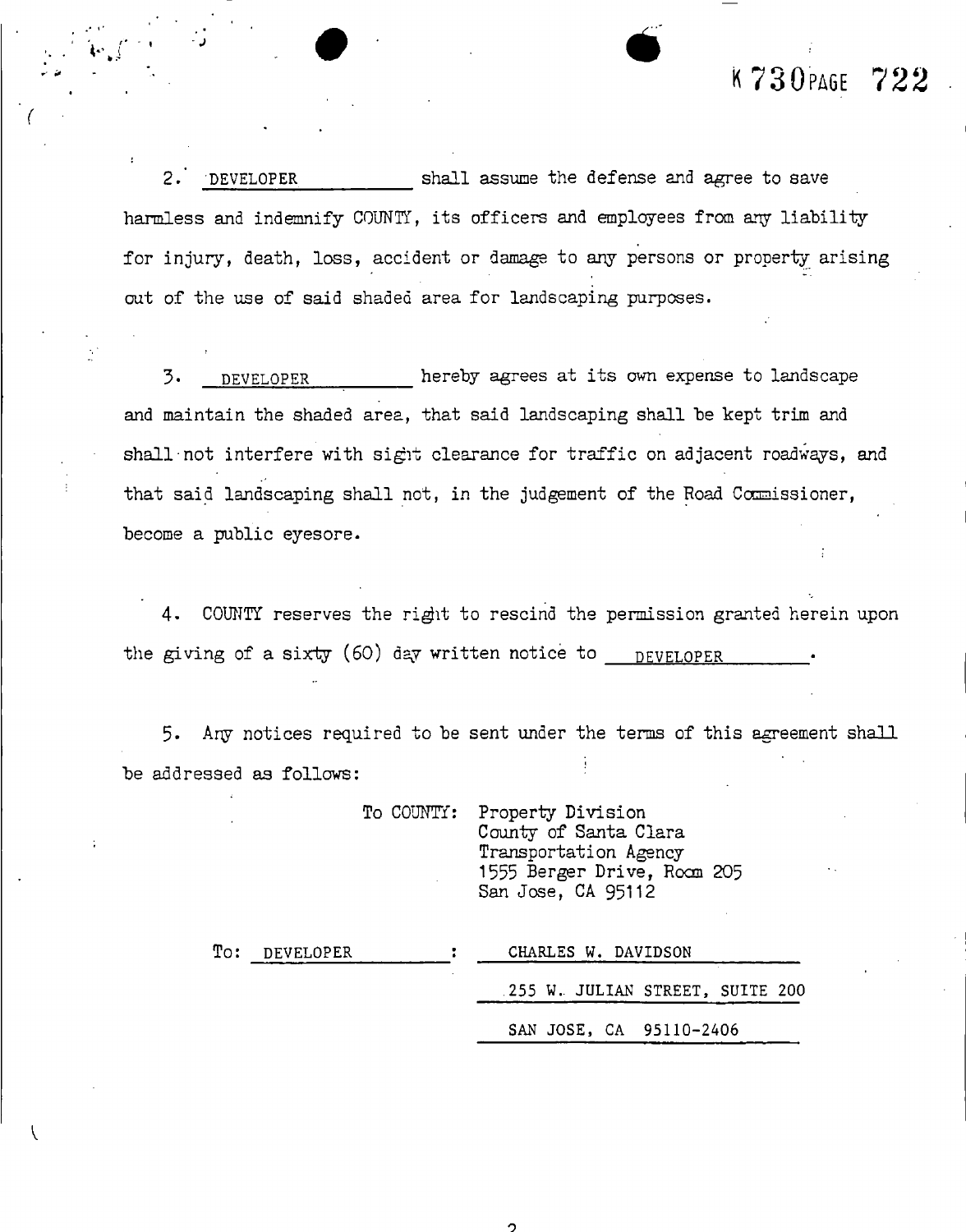

 $\overline{\text{er}}$ k of $\overline{\text{C}}$ the Board

.. ^

STATE OF CALIFORNIA

COUNTY OF SANTA CLARA

On this  $\frac{1}{\sqrt{2}}$  day of  $\frac{1}{\sqrt{2}}$ Deputy Clerk of the Board, personally appeared k no w n County the within statement on behalf of said political subdivision and acknowledged to me that he/she executed the same gives **OCT 4 1988** in the year before me' LOFGREA o be the Chairperson of the board of supervisors of the<br>of Santa Clara and known to me to be the person who executed<br>... Clerk of the Board, personally appe to be the Chairperson of the Board of Supervisors<br>The Board of Supervisory is no to be the person w

ss .

WPLA'IM

7110 122

| CALIFORNIA<br>State of                            | On this the $18th$ day of ______<br>AUGUST<br>19 88, before me,                                                                   |
|---------------------------------------------------|-----------------------------------------------------------------------------------------------------------------------------------|
| SS.<br>County of SANTA CLARA                      | MONICA SHINN                                                                                                                      |
|                                                   | the undersigned Notary Public, personally appeared                                                                                |
|                                                   | CHARLES W. DAVIDSON                                                                                                               |
|                                                   | personally known to me<br>Ð                                                                                                       |
| <b>OFFICIAL SEAL</b>                              | $\Box$ proved to me on the basis of satisfactory evidence<br>to be the person(s) whose name(s) $\frac{1}{s}$ is subscribed to the |
| <b>MONICA SHINN</b><br>Notary Public-Catifornia   | within instrument, and acknowledged that _____he__________executed it.                                                            |
| SANTA CLARA COUNTY<br>My Comm. Exp. Feb. 29, 1992 | WITNESS/my hand and official seal<br>s place &                                                                                    |

NATIONAL NOTARY ASSOCIATION • 23012 Ventura Blvd. • P.O. Box 4625 • Woodland Hills, CA 91365-4625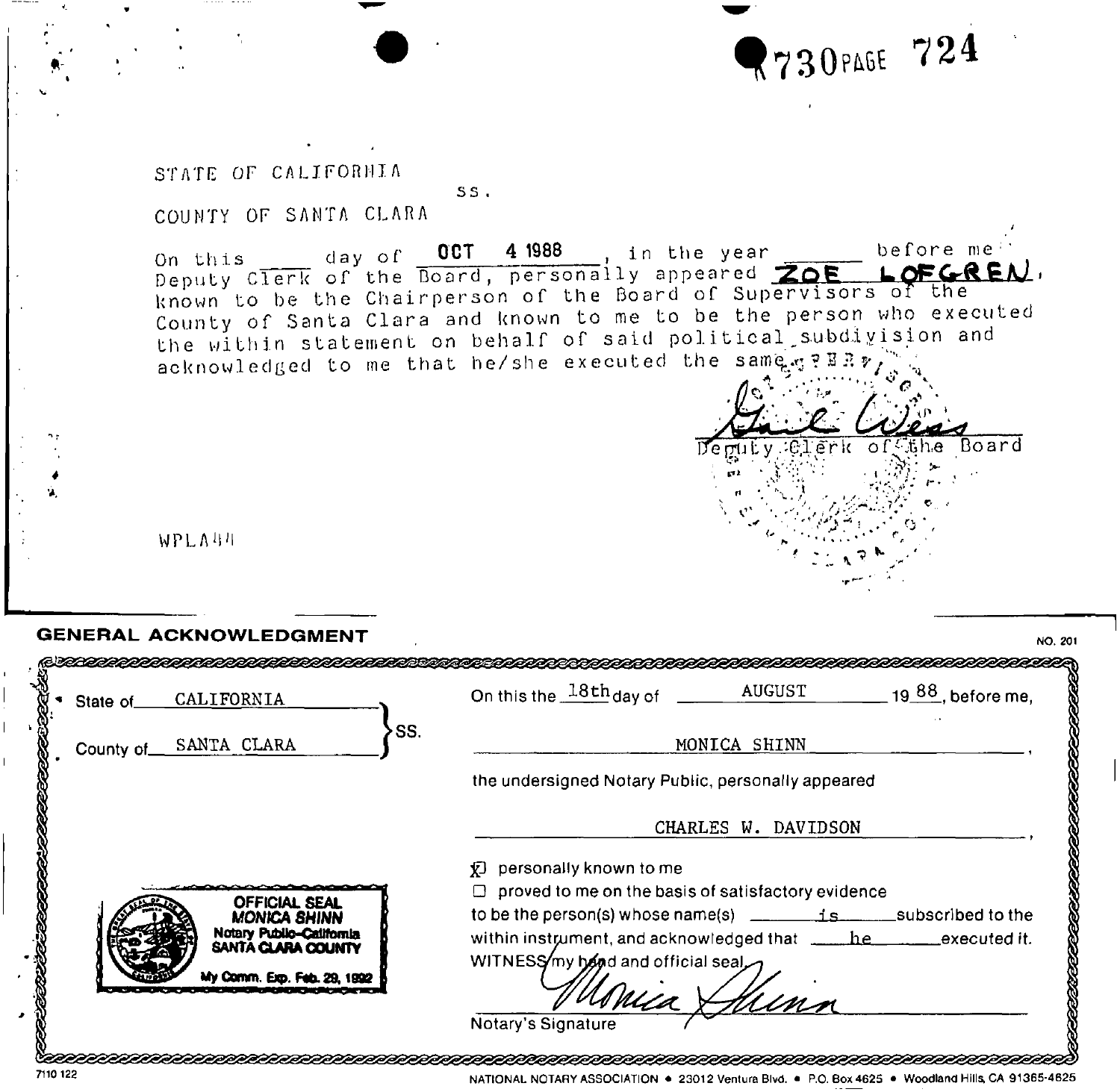## K730PA6E - 723



 $By:$ Title: Developer

### THIS SPACE FOR NOTARY FORM

Executed this date:  $0CT$  4 1988 COUNTY OF SANTAGE By isors ATTEST: DONALD M. RAINS, Clerk Board of Supervisors **APPROVED AS TO FORM AND LEGALITY:** 

Deputy County Counsel

**WPYC-01**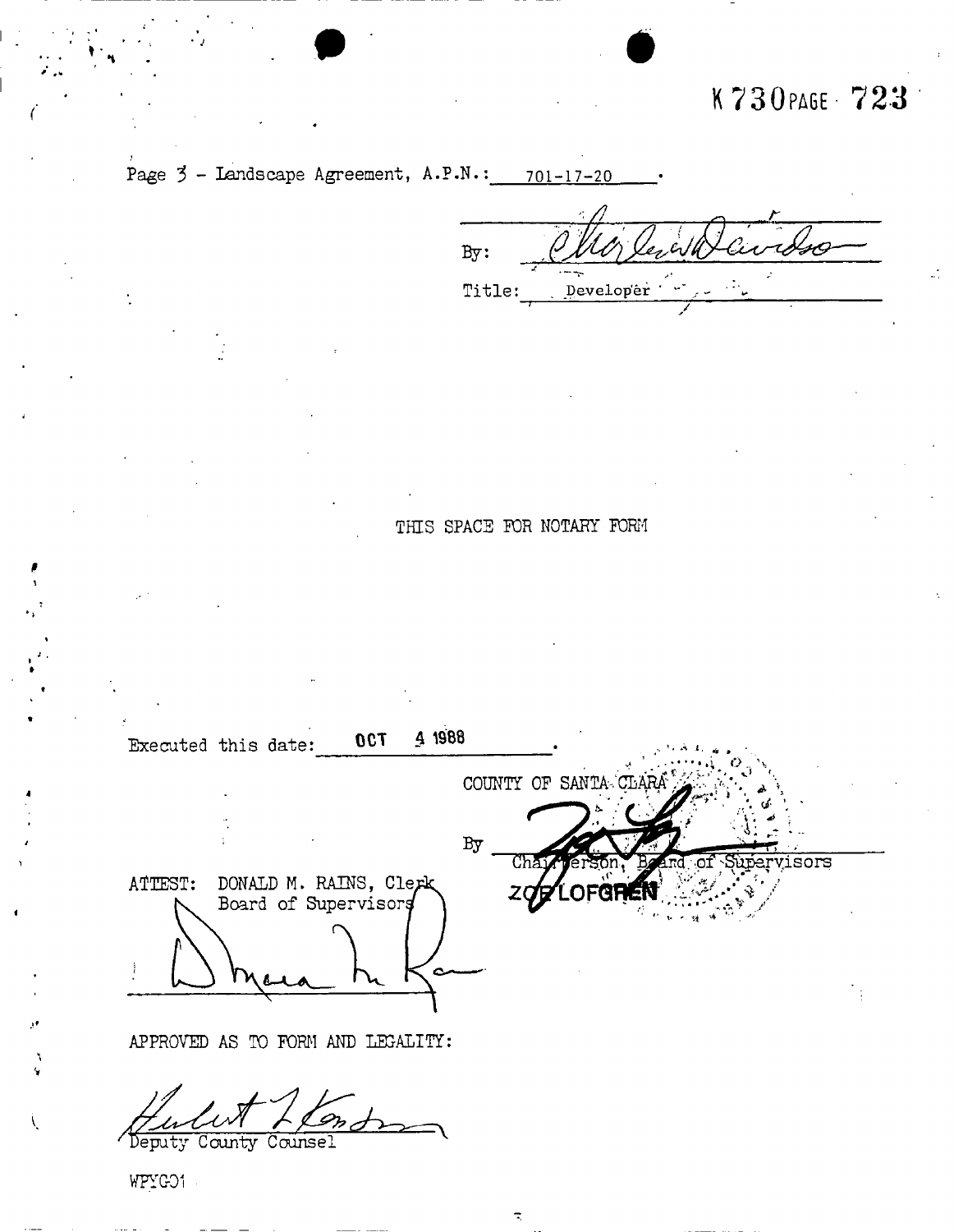

# **LANDSCAPE & MAINTENANCE** Agreement LOCATION **MAP**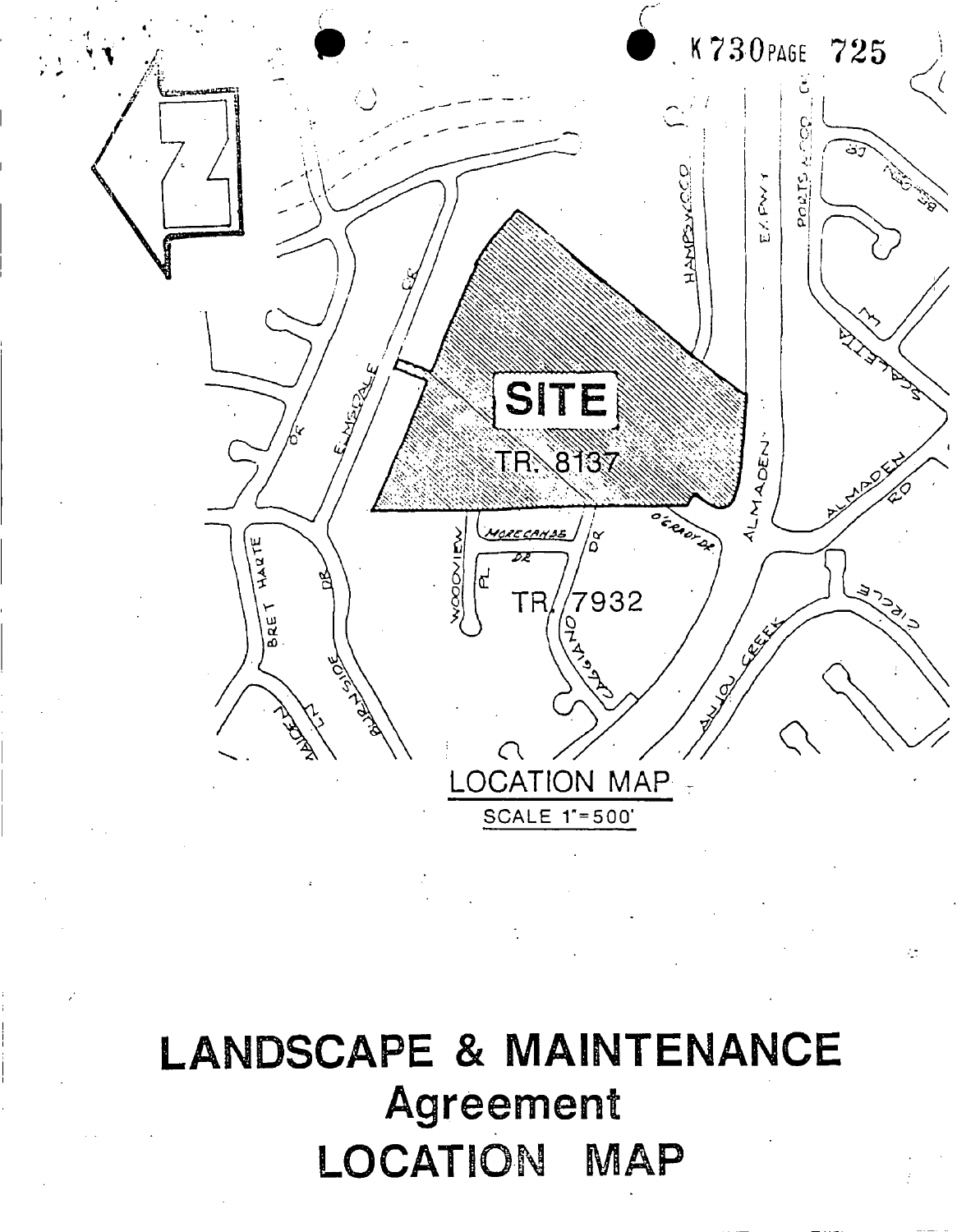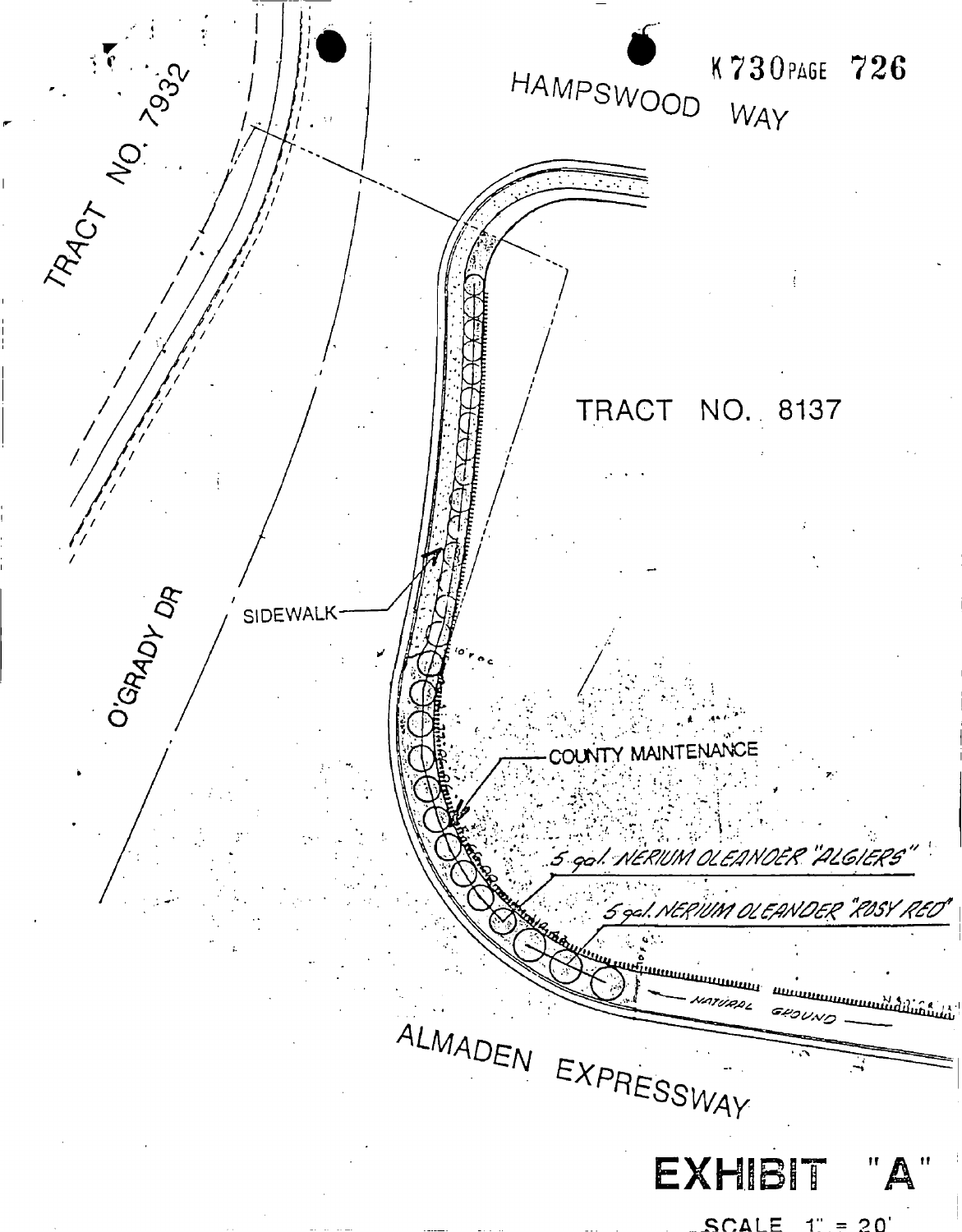

 $\theta$  deg  $63.1125E$ 

 $\frac{d}{dt}$ 

 $\overline{a}$ 

 $\sum\limits_{i=1}^n \frac{1}{i}$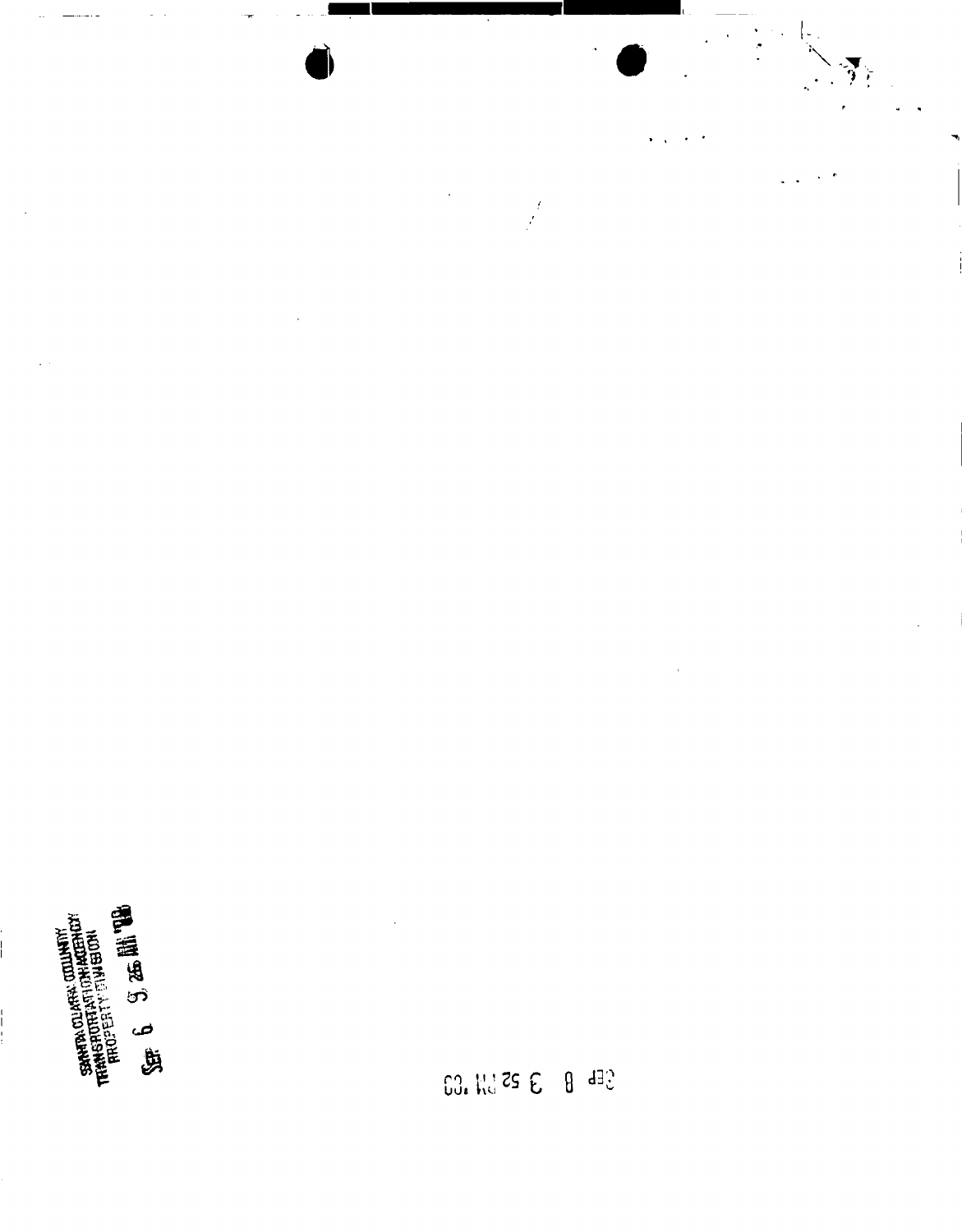| <b>County of Santa Clara</b>                                                               |                                                                                                                                                                                                                                                                                                                                                  | <b>Transportation Agency</b><br>1555 Berger Drive<br>San Jose, California 95112 |
|--------------------------------------------------------------------------------------------|--------------------------------------------------------------------------------------------------------------------------------------------------------------------------------------------------------------------------------------------------------------------------------------------------------------------------------------------------|---------------------------------------------------------------------------------|
| , California<br>$\nabla D - 9$                                                             | TRANSMITTAL MEMORANDUM                                                                                                                                                                                                                                                                                                                           |                                                                                 |
| Prepared by R. Zeigler<br>Reviewed by $R$ . Scott $ML$                                     | Page $1$ of $2$                                                                                                                                                                                                                                                                                                                                  | S.D. 2                                                                          |
| Submitted by J. Reading<br>$APPROVED:\rightarrow DIRECTOR \times \rightarrow$              |                                                                                                                                                                                                                                                                                                                                                  | DATE: September 12, 1988                                                        |
| TRANSIT DISTRICT BOARD:                                                                    | Agenda Date October 4, 1988                                                                                                                                                                                                                                                                                                                      | Item No.                                                                        |
|                                                                                            |                                                                                                                                                                                                                                                                                                                                                  |                                                                                 |
|                                                                                            |                                                                                                                                                                                                                                                                                                                                                  |                                                                                 |
| FROM $f^7$ FIGONE, PROPERTY, PLANNING AND PROPERTY                                         |                                                                                                                                                                                                                                                                                                                                                  |                                                                                 |
| RECOMMENDED ACTION:                                                                        | SUBJECT: LANDSCAPE AGREEMENT WITH CHARLES WAPPROVED BOARD OF SUPERVISORS<br>OF SANZA CLARA COUNTY OCT 4 1988<br>DONALD M. RAINS, Clork of the Board                                                                                                                                                                                              |                                                                                 |
| Charles W. Davidson and the County of Santa Clara for the<br>Expressway and O'Grady Drive. | Authorize the chairperson to execute the agreement between<br>installation and maintenance of landscape improvements on Almaden                                                                                                                                                                                                                  |                                                                                 |
| FISCAL IMPLICATIONS:                                                                       |                                                                                                                                                                                                                                                                                                                                                  |                                                                                 |
| No expenditure of County funds is involved.                                                |                                                                                                                                                                                                                                                                                                                                                  |                                                                                 |
| REASONS FOR RECOMMENDATION/BACKGROUND:                                                     |                                                                                                                                                                                                                                                                                                                                                  |                                                                                 |
|                                                                                            | On a typical section of County expressway where access is<br>restricted, the County is responsible for the installation of<br>landscaping and maintenance of the landscaped areas. In some cases<br>private companies located adjacent to these areas are allowed to<br>landscape and maintain them with the approval of the County.             |                                                                                 |
| area for landscaping purposes.                                                             | This landscape agreement, which is on the County's standard<br>form, permits Charles W. Davidson to landscape and maintain the area<br>shown on the Exhibit "A" attached to the agreement. Charles W.<br>Davidson will assume liability for injury, death, loss, accident or<br>damage to any persons or property arising out of the use of this |                                                                                 |
| giving a sixty day written notice to Charles W. Davidson.                                  | The County reserves the right to rescind this agreement after                                                                                                                                                                                                                                                                                    |                                                                                 |
| a alba                                                                                     |                                                                                                                                                                                                                                                                                                                                                  |                                                                                 |

 $\overline{\phantom{0}}$ 

 $\begin{bmatrix} 1 \\ 1 \\ 1 \end{bmatrix}$ 

 $\frac{1}{2}$ 

İ

10/17/88 gpw

Approved copy to T/A-Prop. Div.;

 $\frac{1}{2}$ 

 $\frac{1}{3}$ 

 $\hat{\boldsymbol{\cdot}}$ 

1908 REV 5/84

 $- - - -$ 

An Equeno Portugal A